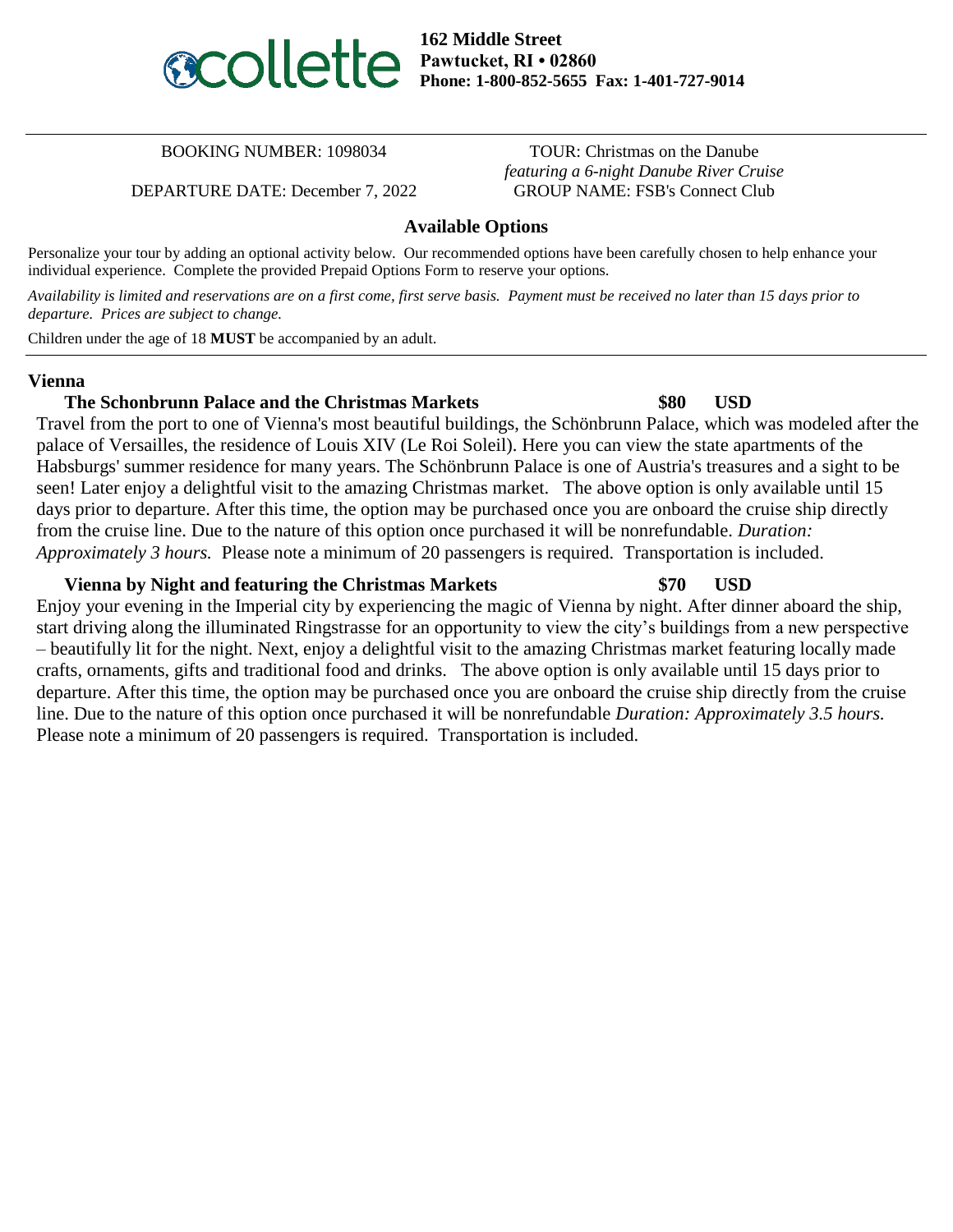

**TOUR:** Christmas on the Danube *featuring a 6-night Danube River Cruise* GROUP NAME: FSB's Connect Club **BOOKING NUMBER:** 1098034

## **DEPARTURE DATE:** Dec 07, 2022

# **AVAILABLE PREPAID OPTIONS**

Personalize your tour by adding an optional activity below. Our recommended options have been carefully chosen to help enhance your individual experience. Complete the provided Prepaid Options Form to reserve your options. Availability is limited and reservations are on a first come, first served basis. Payment must be received no later than 15 days prior to departure. Prices are subject to change. Children under the age of 18 MUST be accompanied by an adult.

| Salutation: | PASSENGERS NAME: (Please submit a separate form for each passenger)<br>Middle:<br>First:<br>Last:<br>(Mr., Mrs., Rev.)<br>(Please print EXACTLY as it appears on Passport)                                                                                                                                                  | Suffix: Nickname:<br>(Jr., Sr.)  |
|-------------|-----------------------------------------------------------------------------------------------------------------------------------------------------------------------------------------------------------------------------------------------------------------------------------------------------------------------------|----------------------------------|
|             | <b>Option</b>                                                                                                                                                                                                                                                                                                               | <b>Price Per Person</b><br>(USD) |
|             | The Schonbrunn Palace and the Christmas Markets<br>The above option is only available until 15 days prior to departure. After this time, the option may<br>be purchased once you are onboard the cruise ship directly from the cruise line. Due to the<br>nature of this option once purchased it will be nonrefundable.    | 80.00                            |
|             | Vienna by Night and featuring the Christmas Markets<br>The above option is only available until 15 days prior to departure. After this time, the option may<br>be purchased once you are onboard the cruise ship directly from the cruise line. Due to the<br>nature of this option once purchased it will be nonrefundable | 70.00                            |

**Please make checks payable to FSB's Connect Club and send to:**

FSB's Connect Club Attn: Kathy Leesekamp, Connect Club Director 1240 8th Ave Marion, IA 52302-3504 Fax: (319) 447-4418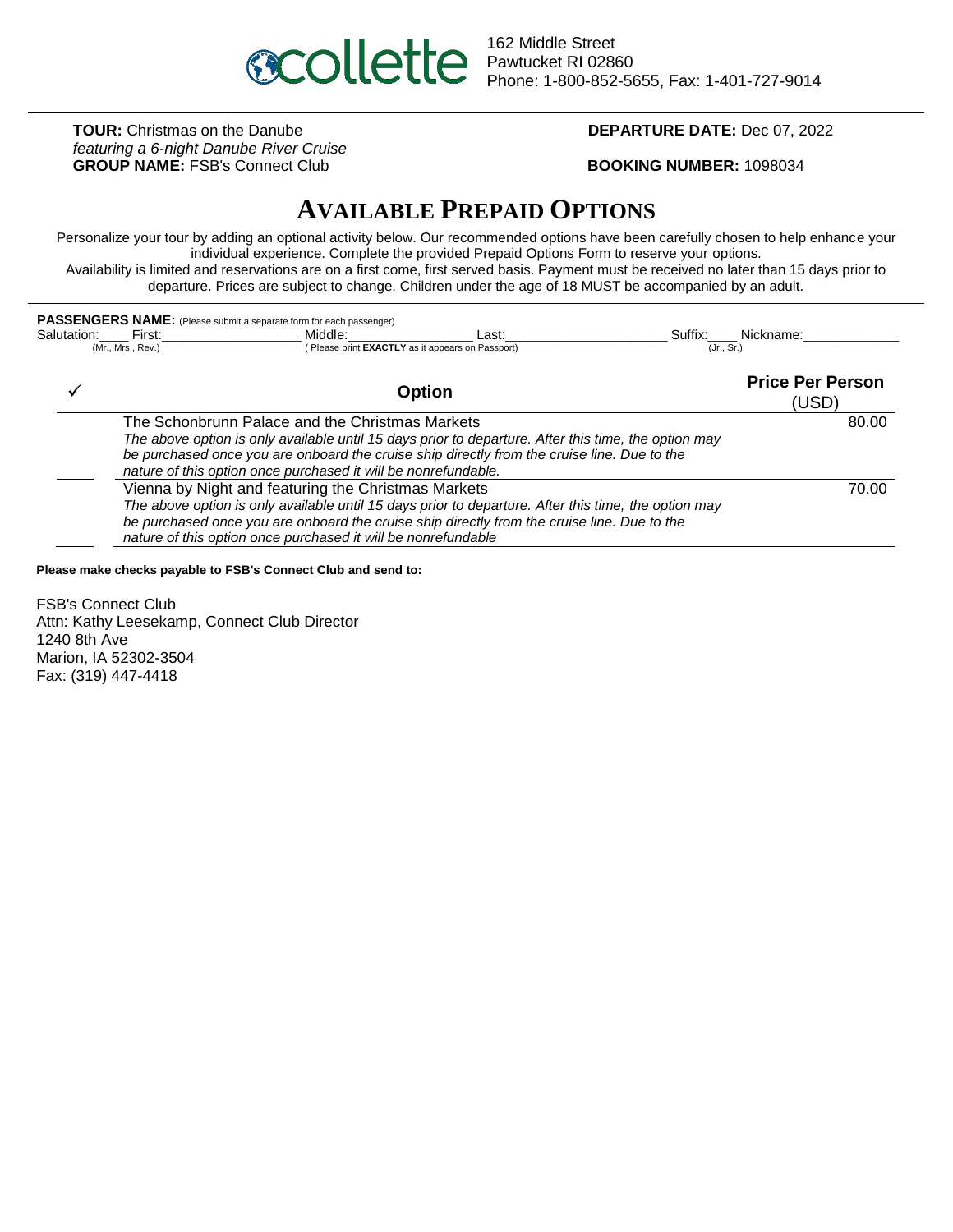| <b>ecollette</b> |
|------------------|
|                  |

**For Reservations Contact:** Kathy Leesekamp, Connect Club Director (319) 294-2900 email: kathyleesekamp@fsbmail.net FSB's Connect Club, 1240 8th Ave, Marion, IA 52302-3504

| Nickname: ___________________________Gender: () Male () Female Date of Birth: month ____________ day ______________ year _____________<br>Passport Number: ___________________________________Expiration Date: (month/day/year) ________________Date of Issuance: (month/day/year) ______________________<br>Should you become ill or injured, whom should we contact (not traveling with you): Phone: (Fig. 2)<br>ROOMING WITH: Check if address is the same as Passenger #1<br>Suffix:<br>AIR GATEWAY: Departure airport for this tour:<br>Air Seat Request: () Aisle () Window () Next To Traveling Companion<br>Collette cannot guarantee your seat preference. If you have not purchased air through Collette and wish to purchase transfers, you must transfer at our pre-scheduled times.<br>Please be advised, when travelling as part of a group, many airlines do not provide seat assignments. Preferred seating may be available for an additional charge.<br>"Federal law forbids carriage of hazardous materials such as aerosols, fireworks, lithium batteries & flammable liquids aboard the aircraft in your checked or carry-on<br>baggage. A violation can result in 5 years' imprisonment and penalties of \$250,000 or more. Details on prohibited items may be found on TSA's "prohibited items" web page:<br>http://www.tsa.gov/traveler-information/prohibited-items."<br><b>TRAVEL PROTECTION:</b> () Yes, I wish to purchase travel protection \$449 () No, I decline<br>If you choose not to purchase Collette's Waiver Insurance Plan, you will incur penalties for changes and cancellations. Travel Protection Payment is due with first deposit. The Waiver<br>Fee does not cover any single supplement charges which arise from an individual's traveling companion electing to cancel for any reason prior to departure. The single<br>supplement will be deducted from the refund of the person who cancels. (There is coverage under Part B which includes a single supplement benefit of \$1,000 for certain<br>covered reasons. See Part B for details.)<br><b>CABIN PREFERENCE:</b><br>Please Number Your Choices from 1 to 4. (1 being your top choice)<br>() Middle Outside () Upper Outside () Suite () Lower Outside<br>We will make every effort to accommodate your cabin category preference at the time of booking. It is suggested that you indicate your first, second and third choice of cabin<br>categories. If requested cabin category is not available, the next available category will be offered and the supplemental amount will be added or deducted.<br>PLEASE MAKE CHECKS PAYABLE TO: FSB's Connect Club ( ) Check ( ) Credit Card<br>$Cardholder Billing Address: \Box Check if address is the same as above$<br>Credit Card Number: $\frac{1}{1}$ $\frac{1}{1}$ $\frac{1}{1}$ $\frac{1}{1}$ $\frac{1}{1}$ $\frac{1}{1}$ $\frac{1}{1}$ $\frac{1}{1}$ $\frac{1}{1}$ $\frac{1}{1}$ $\frac{1}{1}$ $\frac{1}{1}$ $\frac{1}{1}$ $\frac{1}{1}$ $\frac{1}{1}$ $\frac{1}{1}$ $\frac{1}{1}$ $\frac{1}{1}$ $\frac{1}{1}$ $\frac{1}{1}$<br>SIGNATURE REQUIRED for acceptance of the below conditions and agreement to credit card use:<br>Date:<br>Lagree to pay according to the card issuer agreement. I understand and accept the cancellation policy, terms and conditions. See http://www.gocollette.com/about- | A deposit of \$800 per person is due upon reservation. Reservations are made on a first come, first served basis. Reservations made after the deposit due date of<br>June 23, 2022 are based upon availability. Final payment due by August 11, 2022. Deposits are refundable up until June 30, 2022.<br>YOUR INFORMATION:<br>Clearly print your full name (first/middle/last) as it appears on your government issued travel documentation.<br>IMPORTANT: In order to avoid any unnecessary change fees, it is imperative that all guest names are entered correctly from the start. The information below must be<br>the legal name and be 100% identical to the ID being used to travel <passport driver's="" license=""> including middle names or suffixes <jr, sr="">.</jr,></passport> |  |  |  |  |  |
|-------------------------------------------------------------------------------------------------------------------------------------------------------------------------------------------------------------------------------------------------------------------------------------------------------------------------------------------------------------------------------------------------------------------------------------------------------------------------------------------------------------------------------------------------------------------------------------------------------------------------------------------------------------------------------------------------------------------------------------------------------------------------------------------------------------------------------------------------------------------------------------------------------------------------------------------------------------------------------------------------------------------------------------------------------------------------------------------------------------------------------------------------------------------------------------------------------------------------------------------------------------------------------------------------------------------------------------------------------------------------------------------------------------------------------------------------------------------------------------------------------------------------------------------------------------------------------------------------------------------------------------------------------------------------------------------------------------------------------------------------------------------------------------------------------------------------------------------------------------------------------------------------------------------------------------------------------------------------------------------------------------------------------------------------------------------------------------------------------------------------------------------------------------------------------------------------------------------------------------------------------------------------------------------------------------------------------------------------------------------------------------------------------------------------------------------------------------------------------------------------------------------------------------------------------------------------------------------------------------------------------------------------------------------------------------------------------------------------------------------------------------------------------------------------------------------------------------------------------------------------------------------------------------------------------------------------------------------------------------------------------------------------------------------------------------------------------------------------------------------------------------------------------------------------------------------------------------------------------------------------------------------------------------------------------------------------------------------------------------------------|-----------------------------------------------------------------------------------------------------------------------------------------------------------------------------------------------------------------------------------------------------------------------------------------------------------------------------------------------------------------------------------------------------------------------------------------------------------------------------------------------------------------------------------------------------------------------------------------------------------------------------------------------------------------------------------------------------------------------------------------------------------------------------------------------|--|--|--|--|--|
|                                                                                                                                                                                                                                                                                                                                                                                                                                                                                                                                                                                                                                                                                                                                                                                                                                                                                                                                                                                                                                                                                                                                                                                                                                                                                                                                                                                                                                                                                                                                                                                                                                                                                                                                                                                                                                                                                                                                                                                                                                                                                                                                                                                                                                                                                                                                                                                                                                                                                                                                                                                                                                                                                                                                                                                                                                                                                                                                                                                                                                                                                                                                                                                                                                                                                                                                                                         |                                                                                                                                                                                                                                                                                                                                                                                                                                                                                                                                                                                                                                                                                                                                                                                               |  |  |  |  |  |
|                                                                                                                                                                                                                                                                                                                                                                                                                                                                                                                                                                                                                                                                                                                                                                                                                                                                                                                                                                                                                                                                                                                                                                                                                                                                                                                                                                                                                                                                                                                                                                                                                                                                                                                                                                                                                                                                                                                                                                                                                                                                                                                                                                                                                                                                                                                                                                                                                                                                                                                                                                                                                                                                                                                                                                                                                                                                                                                                                                                                                                                                                                                                                                                                                                                                                                                                                                         |                                                                                                                                                                                                                                                                                                                                                                                                                                                                                                                                                                                                                                                                                                                                                                                               |  |  |  |  |  |
|                                                                                                                                                                                                                                                                                                                                                                                                                                                                                                                                                                                                                                                                                                                                                                                                                                                                                                                                                                                                                                                                                                                                                                                                                                                                                                                                                                                                                                                                                                                                                                                                                                                                                                                                                                                                                                                                                                                                                                                                                                                                                                                                                                                                                                                                                                                                                                                                                                                                                                                                                                                                                                                                                                                                                                                                                                                                                                                                                                                                                                                                                                                                                                                                                                                                                                                                                                         |                                                                                                                                                                                                                                                                                                                                                                                                                                                                                                                                                                                                                                                                                                                                                                                               |  |  |  |  |  |
|                                                                                                                                                                                                                                                                                                                                                                                                                                                                                                                                                                                                                                                                                                                                                                                                                                                                                                                                                                                                                                                                                                                                                                                                                                                                                                                                                                                                                                                                                                                                                                                                                                                                                                                                                                                                                                                                                                                                                                                                                                                                                                                                                                                                                                                                                                                                                                                                                                                                                                                                                                                                                                                                                                                                                                                                                                                                                                                                                                                                                                                                                                                                                                                                                                                                                                                                                                         |                                                                                                                                                                                                                                                                                                                                                                                                                                                                                                                                                                                                                                                                                                                                                                                               |  |  |  |  |  |
|                                                                                                                                                                                                                                                                                                                                                                                                                                                                                                                                                                                                                                                                                                                                                                                                                                                                                                                                                                                                                                                                                                                                                                                                                                                                                                                                                                                                                                                                                                                                                                                                                                                                                                                                                                                                                                                                                                                                                                                                                                                                                                                                                                                                                                                                                                                                                                                                                                                                                                                                                                                                                                                                                                                                                                                                                                                                                                                                                                                                                                                                                                                                                                                                                                                                                                                                                                         |                                                                                                                                                                                                                                                                                                                                                                                                                                                                                                                                                                                                                                                                                                                                                                                               |  |  |  |  |  |
|                                                                                                                                                                                                                                                                                                                                                                                                                                                                                                                                                                                                                                                                                                                                                                                                                                                                                                                                                                                                                                                                                                                                                                                                                                                                                                                                                                                                                                                                                                                                                                                                                                                                                                                                                                                                                                                                                                                                                                                                                                                                                                                                                                                                                                                                                                                                                                                                                                                                                                                                                                                                                                                                                                                                                                                                                                                                                                                                                                                                                                                                                                                                                                                                                                                                                                                                                                         |                                                                                                                                                                                                                                                                                                                                                                                                                                                                                                                                                                                                                                                                                                                                                                                               |  |  |  |  |  |
|                                                                                                                                                                                                                                                                                                                                                                                                                                                                                                                                                                                                                                                                                                                                                                                                                                                                                                                                                                                                                                                                                                                                                                                                                                                                                                                                                                                                                                                                                                                                                                                                                                                                                                                                                                                                                                                                                                                                                                                                                                                                                                                                                                                                                                                                                                                                                                                                                                                                                                                                                                                                                                                                                                                                                                                                                                                                                                                                                                                                                                                                                                                                                                                                                                                                                                                                                                         |                                                                                                                                                                                                                                                                                                                                                                                                                                                                                                                                                                                                                                                                                                                                                                                               |  |  |  |  |  |
|                                                                                                                                                                                                                                                                                                                                                                                                                                                                                                                                                                                                                                                                                                                                                                                                                                                                                                                                                                                                                                                                                                                                                                                                                                                                                                                                                                                                                                                                                                                                                                                                                                                                                                                                                                                                                                                                                                                                                                                                                                                                                                                                                                                                                                                                                                                                                                                                                                                                                                                                                                                                                                                                                                                                                                                                                                                                                                                                                                                                                                                                                                                                                                                                                                                                                                                                                                         |                                                                                                                                                                                                                                                                                                                                                                                                                                                                                                                                                                                                                                                                                                                                                                                               |  |  |  |  |  |
|                                                                                                                                                                                                                                                                                                                                                                                                                                                                                                                                                                                                                                                                                                                                                                                                                                                                                                                                                                                                                                                                                                                                                                                                                                                                                                                                                                                                                                                                                                                                                                                                                                                                                                                                                                                                                                                                                                                                                                                                                                                                                                                                                                                                                                                                                                                                                                                                                                                                                                                                                                                                                                                                                                                                                                                                                                                                                                                                                                                                                                                                                                                                                                                                                                                                                                                                                                         |                                                                                                                                                                                                                                                                                                                                                                                                                                                                                                                                                                                                                                                                                                                                                                                               |  |  |  |  |  |
|                                                                                                                                                                                                                                                                                                                                                                                                                                                                                                                                                                                                                                                                                                                                                                                                                                                                                                                                                                                                                                                                                                                                                                                                                                                                                                                                                                                                                                                                                                                                                                                                                                                                                                                                                                                                                                                                                                                                                                                                                                                                                                                                                                                                                                                                                                                                                                                                                                                                                                                                                                                                                                                                                                                                                                                                                                                                                                                                                                                                                                                                                                                                                                                                                                                                                                                                                                         |                                                                                                                                                                                                                                                                                                                                                                                                                                                                                                                                                                                                                                                                                                                                                                                               |  |  |  |  |  |
|                                                                                                                                                                                                                                                                                                                                                                                                                                                                                                                                                                                                                                                                                                                                                                                                                                                                                                                                                                                                                                                                                                                                                                                                                                                                                                                                                                                                                                                                                                                                                                                                                                                                                                                                                                                                                                                                                                                                                                                                                                                                                                                                                                                                                                                                                                                                                                                                                                                                                                                                                                                                                                                                                                                                                                                                                                                                                                                                                                                                                                                                                                                                                                                                                                                                                                                                                                         |                                                                                                                                                                                                                                                                                                                                                                                                                                                                                                                                                                                                                                                                                                                                                                                               |  |  |  |  |  |
|                                                                                                                                                                                                                                                                                                                                                                                                                                                                                                                                                                                                                                                                                                                                                                                                                                                                                                                                                                                                                                                                                                                                                                                                                                                                                                                                                                                                                                                                                                                                                                                                                                                                                                                                                                                                                                                                                                                                                                                                                                                                                                                                                                                                                                                                                                                                                                                                                                                                                                                                                                                                                                                                                                                                                                                                                                                                                                                                                                                                                                                                                                                                                                                                                                                                                                                                                                         |                                                                                                                                                                                                                                                                                                                                                                                                                                                                                                                                                                                                                                                                                                                                                                                               |  |  |  |  |  |
|                                                                                                                                                                                                                                                                                                                                                                                                                                                                                                                                                                                                                                                                                                                                                                                                                                                                                                                                                                                                                                                                                                                                                                                                                                                                                                                                                                                                                                                                                                                                                                                                                                                                                                                                                                                                                                                                                                                                                                                                                                                                                                                                                                                                                                                                                                                                                                                                                                                                                                                                                                                                                                                                                                                                                                                                                                                                                                                                                                                                                                                                                                                                                                                                                                                                                                                                                                         |                                                                                                                                                                                                                                                                                                                                                                                                                                                                                                                                                                                                                                                                                                                                                                                               |  |  |  |  |  |
|                                                                                                                                                                                                                                                                                                                                                                                                                                                                                                                                                                                                                                                                                                                                                                                                                                                                                                                                                                                                                                                                                                                                                                                                                                                                                                                                                                                                                                                                                                                                                                                                                                                                                                                                                                                                                                                                                                                                                                                                                                                                                                                                                                                                                                                                                                                                                                                                                                                                                                                                                                                                                                                                                                                                                                                                                                                                                                                                                                                                                                                                                                                                                                                                                                                                                                                                                                         |                                                                                                                                                                                                                                                                                                                                                                                                                                                                                                                                                                                                                                                                                                                                                                                               |  |  |  |  |  |
|                                                                                                                                                                                                                                                                                                                                                                                                                                                                                                                                                                                                                                                                                                                                                                                                                                                                                                                                                                                                                                                                                                                                                                                                                                                                                                                                                                                                                                                                                                                                                                                                                                                                                                                                                                                                                                                                                                                                                                                                                                                                                                                                                                                                                                                                                                                                                                                                                                                                                                                                                                                                                                                                                                                                                                                                                                                                                                                                                                                                                                                                                                                                                                                                                                                                                                                                                                         |                                                                                                                                                                                                                                                                                                                                                                                                                                                                                                                                                                                                                                                                                                                                                                                               |  |  |  |  |  |
|                                                                                                                                                                                                                                                                                                                                                                                                                                                                                                                                                                                                                                                                                                                                                                                                                                                                                                                                                                                                                                                                                                                                                                                                                                                                                                                                                                                                                                                                                                                                                                                                                                                                                                                                                                                                                                                                                                                                                                                                                                                                                                                                                                                                                                                                                                                                                                                                                                                                                                                                                                                                                                                                                                                                                                                                                                                                                                                                                                                                                                                                                                                                                                                                                                                                                                                                                                         |                                                                                                                                                                                                                                                                                                                                                                                                                                                                                                                                                                                                                                                                                                                                                                                               |  |  |  |  |  |

collette/terms-and-conditions for full terms and conditions of your purchase. **Important Conditions:** Your price is subject to increase prior to the time you make full payment. Your price is not subject to increase after you make full payment, except for charges resulting from increases in government-imposed taxes or fees.